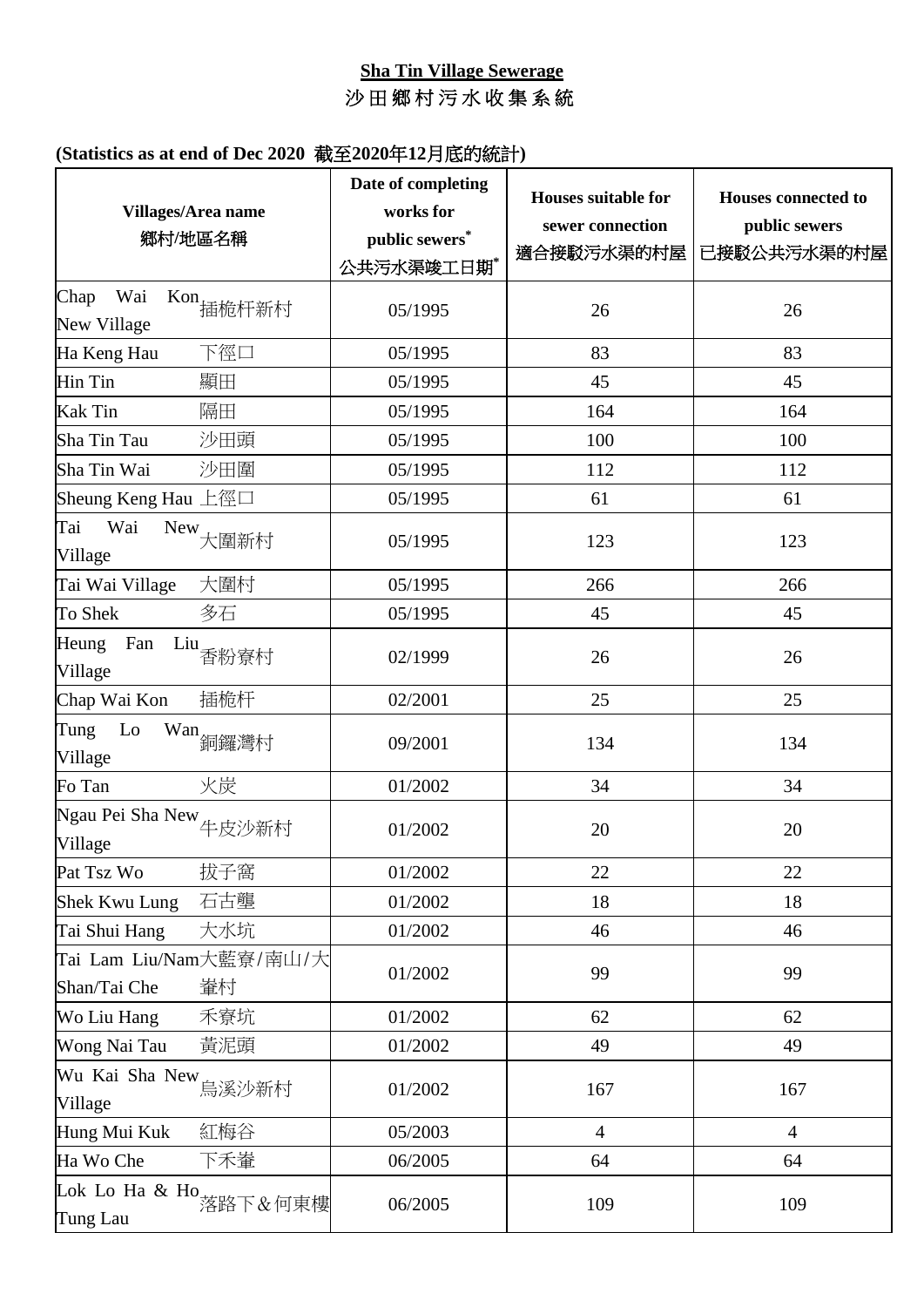| Sheung Wo Che 上禾輋                     |                                                    | 06/2005 | 62  | 62               |
|---------------------------------------|----------------------------------------------------|---------|-----|------------------|
| Tau Hang                              | To Fung Shan/Pai<br>道風山/排頭坑                        | 06/2005 | 42  | 42               |
| Wong<br>Yeung                         | Chuk<br>黄竹洋                                        | 06/2005 | 15  | 15               |
| Pai Tau                               | 排頭                                                 | 01/2015 | 50  | 50               |
| <b>SMP Stage I PhaseC 期</b> )<br>IIC) | Sheung Wo Che & 上禾輋與下禾輋<br>Ha Wo Che (Tolo (第一階段第二 | 01/2015 | 184 | 180              |
| Tung Lo Wan Hill<br>銅鑼灣山道<br>Road     |                                                    | 01/2015 | 28  | 27               |
| Ngau Pei Sha                          | 牛皮沙                                                | 08/2018 | 60  | 43               |
| Kwai Tei New<br>Village               | 桂地新村                                               | 09/2018 | 27  | 27               |
| Sha Tin Heights                       | 沙田嶺                                                | 09/2018 | 53  | 6                |
| Siu Lek Yuen<br>Village               | 小瀝源村                                               | 12/2018 | 171 | 80               |
| Shui Chuen Au<br><b>Street</b>        | 水泉坳街                                               | 05/2019 | 1   | $\boldsymbol{0}$ |
| Kau To Village                        | 九肚村                                                | 05/2019 | 69  | 30               |
| Tin Liu                               | 田寮                                                 | 06/2019 | 113 | 39               |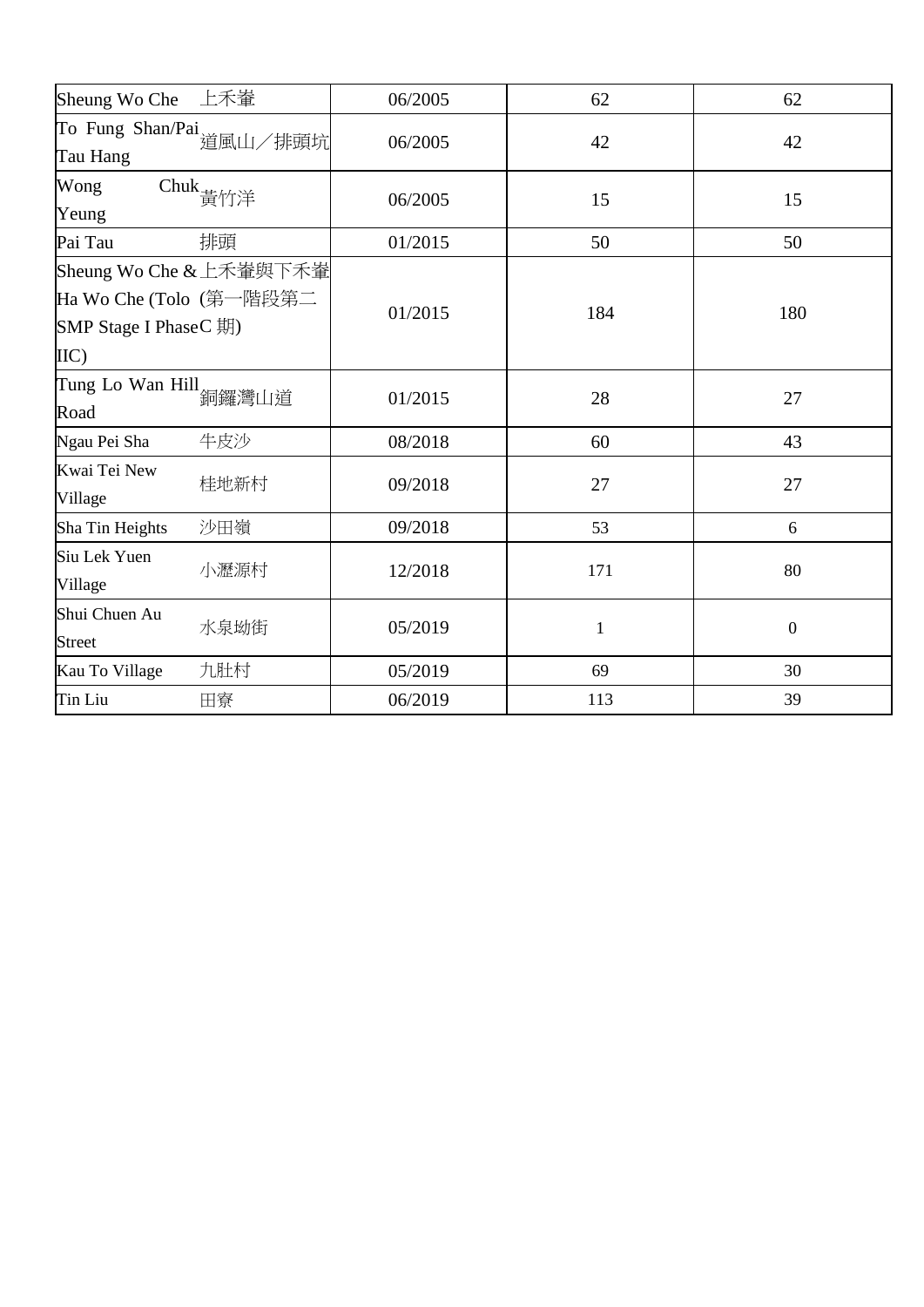#### **Tai Po Village Sewerage**

# 大 埔 鄉 村 污 水 收 集 系 統

|                                     | Villages/Area name<br>鄉村/地區名稱                                                                                                                   | Date of completing<br>works for<br>public sewers*<br>公共污水渠竣工日期* | <b>Houses suitable for</b><br>sewer connection<br>適合接駁污水渠的村屋 | <b>Houses connected to</b><br>public sewers<br>已接駁公共污水渠的村屋 |
|-------------------------------------|-------------------------------------------------------------------------------------------------------------------------------------------------|-----------------------------------------------------------------|--------------------------------------------------------------|------------------------------------------------------------|
| Ha Hang                             | 下坑                                                                                                                                              | 08/1998                                                         | 57                                                           | 57                                                         |
| <b>Kam Shan</b>                     | 錦山                                                                                                                                              | 08/1998                                                         | 153                                                          | 153                                                        |
| Nam Hang                            | 南坑                                                                                                                                              | 08/1998                                                         | 62                                                           | 62                                                         |
| Pan Chung<br>Tsuen                  | San<br>洋涌新村                                                                                                                                     | 08/1998                                                         | 78                                                           | 78                                                         |
| Sheung Wun Yiu 上碗窰                  |                                                                                                                                                 | 08/1998                                                         | 53                                                           | 53                                                         |
| Shui Wai                            | 水圍                                                                                                                                              | 08/1998                                                         | 76                                                           | 76                                                         |
| Ying Pun Ha                         | 營盤下                                                                                                                                             | 08/1998                                                         | 27                                                           | 27                                                         |
| Yue Kok                             | 魚角                                                                                                                                              | 08/1998                                                         | 48                                                           | 48                                                         |
| Chung Shun Lane 忠信里                 |                                                                                                                                                 | 02/1999                                                         | 30                                                           | 30                                                         |
| Pan Chung                           | 泮涌                                                                                                                                              | 02/1999                                                         | 164                                                          | 164                                                        |
| San Uk Ka                           | 新屋家                                                                                                                                             | 02/1999                                                         | 60                                                           | 60                                                         |
| Tai Po Kau                          | 大埔滘                                                                                                                                             | 02/1999                                                         | $\overline{4}$                                               | $\overline{4}$                                             |
| Sam<br>Mun<br>New Village           | $\begin{aligned} \text{Tsai} \equiv & \text{PJ} \text{F} \text{f} \text{F} \text{f} \text{F} \text{f} \text{F} \text{f} \text{F} \end{aligned}$ | 05/2001                                                         | 139                                                          | 139                                                        |
| Yin Tse Lane                        | 燕子里                                                                                                                                             | 05/2001                                                         | 20                                                           | 20                                                         |
| To Yuen Tung                        | 桃源洞                                                                                                                                             | 01/2002                                                         | $\mathbf{1}$                                                 | $\mathbf{1}$                                               |
| Chuk Hang                           | 竹坑                                                                                                                                              | 05/2003                                                         | 30                                                           | 30                                                         |
| Cheung Uk Tei                       | 張屋地                                                                                                                                             | 05/2003                                                         | 3                                                            | 3                                                          |
| Yuen<br>Fung<br>Wai                 | $^{\rm Lo}$ 鳳園老圍                                                                                                                                | 05/2003                                                         | 35                                                           | 35                                                         |
| Fung Yuen Mak <sub>鳳園麥屋</sub><br>Uk |                                                                                                                                                 | 05/2003                                                         | 18                                                           | 18                                                         |
| Kau Shi Wai                         | 狗屎圍                                                                                                                                             | 05/2003                                                         | 15                                                           | 15                                                         |
| Lai Chi Shan                        | 荔枝山                                                                                                                                             | 05/2003                                                         | 57                                                           | 57                                                         |
| San Wai Tsai                        | 新圍仔                                                                                                                                             | 05/2003                                                         | 29                                                           | 29                                                         |
| Shek Kwu Lung                       | 石古壟                                                                                                                                             | 05/2003                                                         | 50                                                           | 50                                                         |
| Tin Sam                             | 田心                                                                                                                                              | 05/2003                                                         | 26                                                           | 26                                                         |
| Yung Shue O                         | 榕樹澳                                                                                                                                             | 05/2003                                                         | 34                                                           | 34                                                         |
| A Shan Tseng Tau 鴉山井頭               |                                                                                                                                                 | 06/2005                                                         | 30                                                           | 30                                                         |
| Sha Lan                             | 沙欄                                                                                                                                              | 06/2005                                                         | 42                                                           | 42                                                         |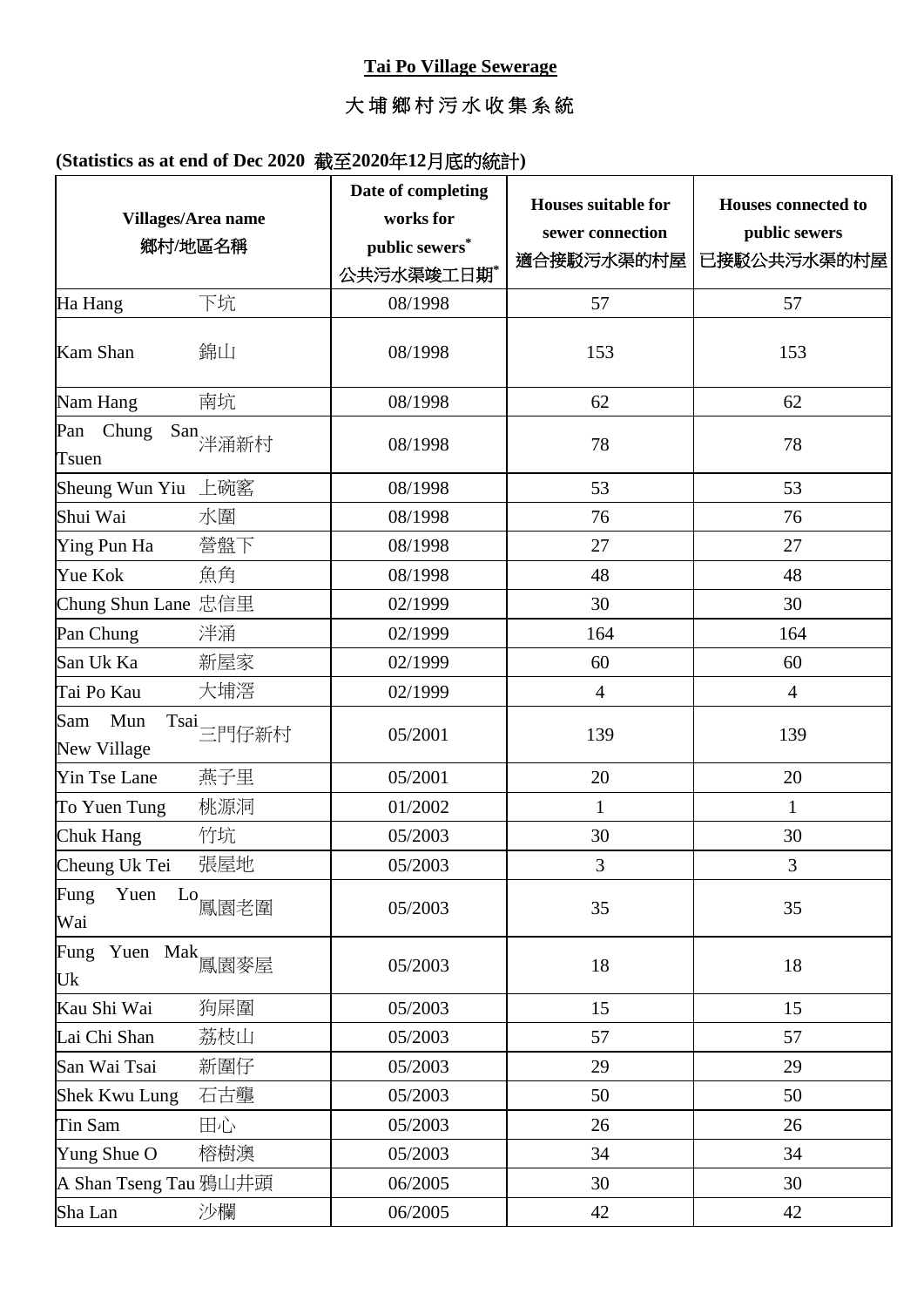| Sheun Wan Chim<br>船灣詹屋<br>Uk                    | 06/2005 | 41  | 41    |
|-------------------------------------------------|---------|-----|-------|
| Sheun<br>Wan Lee 船灣李屋<br>Uk                     | 06/2005 | 10  | 10    |
| Sheun Wan Wai<br>船灣圍下<br>Ha<br>一期<br>Phase I    | 06/2005 | 24  | 24    |
| Tai Mei Tuk<br>大尾督<br>一期<br>Phase I             | 06/2005 | 44  | 44    |
| 洞梓<br>Tung Tsz                                  | 06/2005 | 23  | 23    |
| Tin<br>Yim<br>Tsai<br>鹽田仔(聯益)<br>(Luen Yick)    | 06/2005 | 109 | 109   |
| Lai Pek Shan San 黎璧山新村<br>Tsuen                 | 01/2015 | 11  | 11    |
| 蘆慈田<br>Lo Tsz Tin                               | 01/2015 | 189 | 188   |
| Mei<br>Lung<br>and<br>龍尾及黃竹村<br>Wong Chuk Tsuen | 01/2015 | 340 | 339   |
| 布心排<br>Po Sam Pai                               | 01/2015 | 265 | 255   |
| 幑頭角<br>San Tau Kok                              | 01/2015 | 194 | 192   |
| Shuen Wan Wai船灣圍下<br>二期<br>Ha Phase II          | 01/2015 | 85  | 85    |
| 大尾督<br>Tai Mei Tuk<br>二期<br>Phase II            | 01/2015 | 126 | 126   |
| 汀角<br>Ting Kok                                  | 01/2015 | 547 | 539   |
| Chuen Shui Tseng<br>泉水井及白田崗<br>and Pak Tin Kong | 05/2016 | 41  | 22    |
| Chung Uk Tseun<br>鍾屋村                           | 05/2016 | 109 | 90    |
| 放馬莆<br>Fong Ma Po                               | 05/2016 | 55  | 44    |
| 坑下莆<br>Hang Ha Po                               | 05/2016 | 145 | 81    |
| Kau Liu Ha<br>較寮下                               | 05/2016 | 43  | 41    |
| 高田磡<br>Ko Tin Hom                               | 05/2016 | 8   | 6     |
| Tsuen<br>$\text{San}$ 林村新村<br>Lam<br>Tsuen      | 05/2016 | 116 | 51    |
| 新屋排<br>San Uk Pai                               | 05/2016 | 53  | 32    |
| 新屋仔<br>San Uk Tsai                              | 05/2016 | 124 | 75    |
| Wo Tong Pui<br>禾堂背                              | 05/2016 | 32  | 22    |
| Tin Liu Ha<br>田寮下                               | 07/2016 | 39  | 16    |
| Chai Kek<br>寨乪                                  | 09/2016 | 72  | 50    |
| 麻布尾<br>Ma Po Mei                                | 09/2016 | 13  | 8     |
| Ng Tung Chai<br>梧桐寨                             | 09/2016 | 54  | 31    |
| Pak Ngau Shek<br>白牛石上村                          | 09/2016 | 20  | $8\,$ |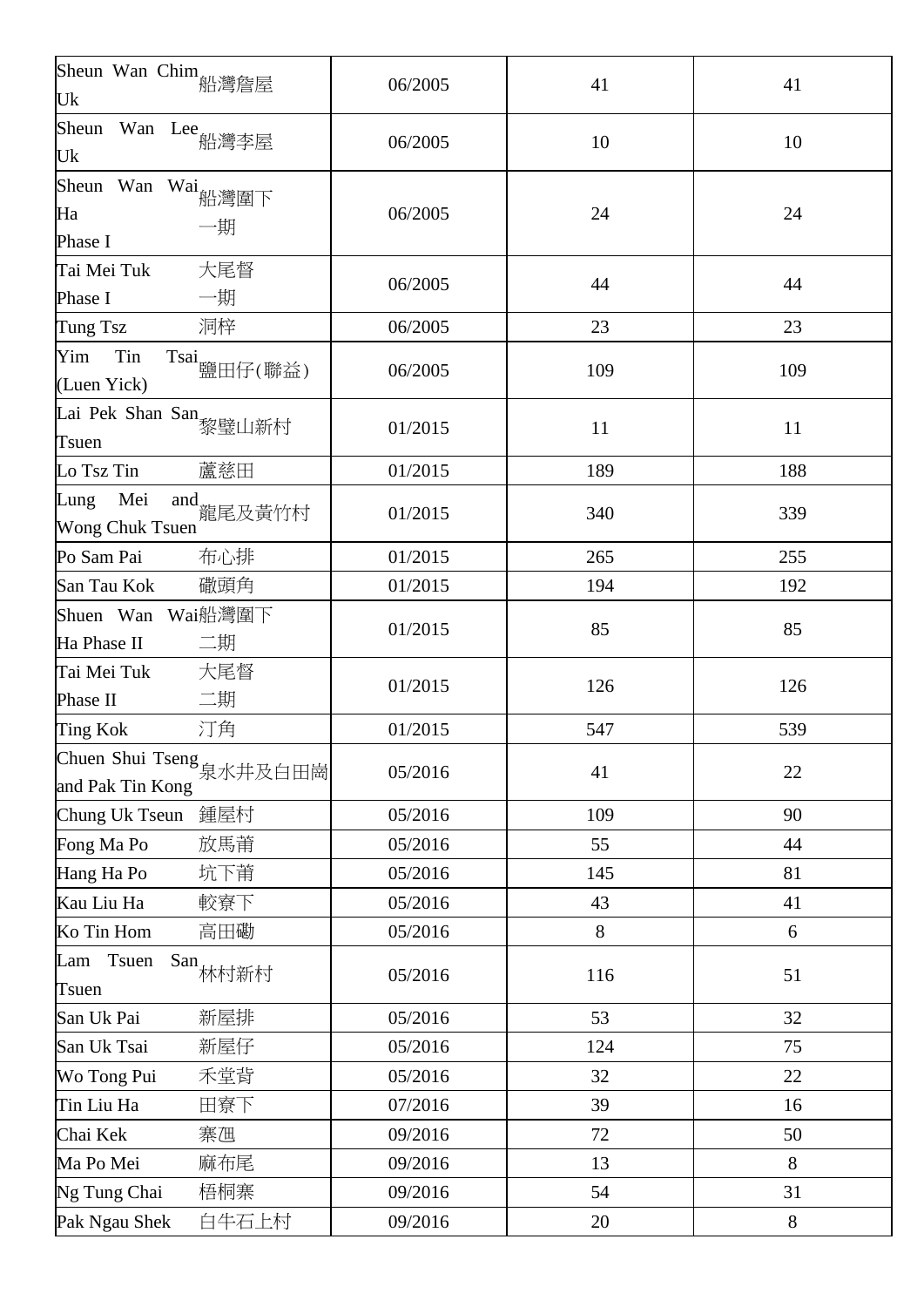| <b>Sheung Tsuen</b>            |       |         |     |                  |
|--------------------------------|-------|---------|-----|------------------|
| Pak Ngau Shek Ha白牛石下村<br>Tsuen |       | 09/2016 | 34  | 29               |
| Shui Wo                        | 水窩    | 09/2016 | 29  | 15               |
| Tai Yeung Che                  | 大陽輋   | 09/2016 | 72  | 52               |
| Sha Pa                         | 沙壩    | 12/2016 | 14  | 9                |
| Ping Long                      | 坪朗    | 05/2017 | 235 | 181              |
| <b>She Shan Tsuen</b>          | 社山村   | 05/2017 | 114 | 67               |
| Tai Om                         | 大菴    | 05/2017 | 67  | 50               |
| Wo Liu                         | 禾寮    | 05/2017 | 14  | 14               |
| Lung A Pai Tsuen 龍丫排村          |       | 06/2017 | 6   | $\overline{0}$   |
| San Tong Tsuen                 | 新塘村   | 07/2017 | 76  | 45               |
| Tong Min Tsuen                 | 塘面村   | 09/2017 | 263 | 121              |
| Tai Wo                         | 大窩    | 12/2017 | 87  | 52               |
| Kau Lung Hang<br>Lo Wai        | 九龍坑老圍 | 06/2018 | 139 | 83               |
| Kau Lung Hang<br>San Wai       | 九龍坑新圍 | 06/2018 | 44  | 30               |
| Tai Hang Chung<br>Sum Wai      | 泰亨中心圍 | 06/2018 | 182 | 52               |
| Tai Hang Fui Sha<br>Wai        | 泰亨灰沙圍 | 06/2018 | 129 | 53               |
| Tai Hang Tsz<br>Tong Tsuen     | 泰亨祠堂村 | 06/2018 | 137 | 78               |
| Ha Wun Yiu                     | 下碗窰   | 08/2018 | 11  | 6                |
| Nam Wa Po                      | 南華甫   | 04/2019 | 239 | 83               |
| Wai Tau Tsuen                  | 圍頭村   | 08/2019 | 312 | 100              |
| Tai Po Tau                     | 大埔頭   | 09/2020 | 137 | $\boldsymbol{0}$ |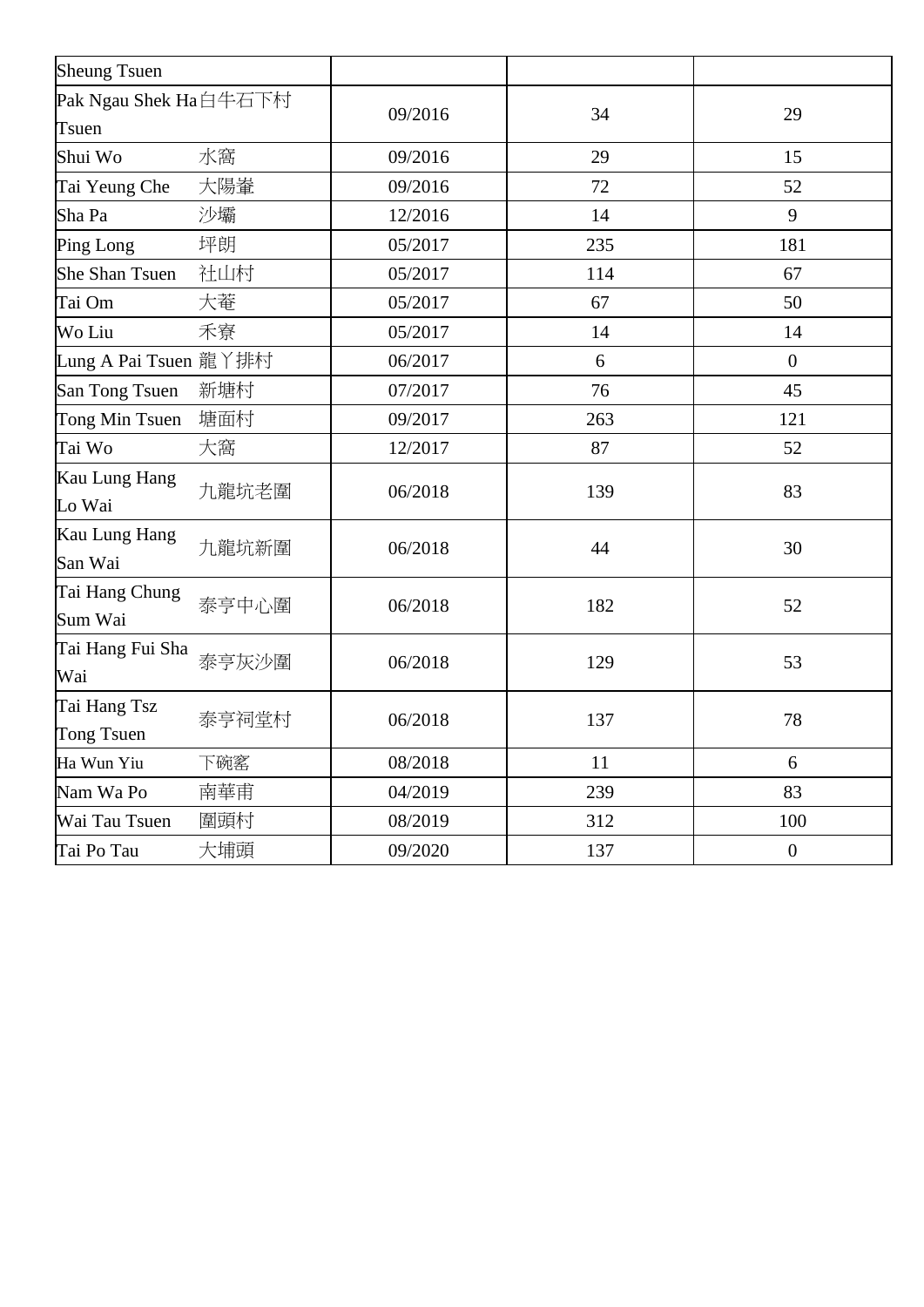# **Sai Kung Village Sewerage** 西貢鄉村污水收集系統

|                                                                                                                                                                                                                      | Villages/Area name<br>鄉村/地區名稱 | Date of completing<br>works for<br>public sewers*<br>公共污水渠竣工日期* | <b>Houses suitable for</b><br>sewer connection<br>適合接駁污水渠的村屋 | <b>Houses connected to</b><br>public sewers<br>已接駁公共污水渠的村屋 |
|----------------------------------------------------------------------------------------------------------------------------------------------------------------------------------------------------------------------|-------------------------------|-----------------------------------------------------------------|--------------------------------------------------------------|------------------------------------------------------------|
| Po Lo Che / Tan<br>Cheung / Tui Min<br>Hoi                                                                                                                                                                           | 菠蘿輋/躉場/對<br>面海                | 01/1996                                                         | 282                                                          | 282                                                        |
| Sai Kung Old<br>Town                                                                                                                                                                                                 | 西貢舊墟                          | 04/1997                                                         | 176                                                          | 176                                                        |
| Silverstrand                                                                                                                                                                                                         | 銀線灣                           | 10/2001                                                         | 411                                                          | 407                                                        |
| Tai Wan/Sha Ha                                                                                                                                                                                                       | 大環/沙下                         | 10/2001                                                         | 65                                                           | 65                                                         |
| Hung Fa Tsuen<br>(Pak Kong Au<br>Phase 2)                                                                                                                                                                            | 紅花村 (北港坳<br>二期)               | 09/2010                                                         | 13                                                           | 13                                                         |
| Mang Kung Uk<br>[including Yu Uk 孟公屋(一期)<br> village, Hung Uk, (包括 俞屋村,<br>Wai Sum village,洪屋,圍心村,<br>O Mun, Wo Tong 澳門, 禾塘崗村<br>Kong (Phase 1), O (一期), 澳貝村)<br>Pui Village)]                                       |                               | 12/2010                                                         | 150                                                          | 149                                                        |
| Mang Kung Uk<br>(Phase 2)<br>[including Clear 孟公屋(二期)<br>near Shaw Studio, 氏,陳屋村,坑<br>Chan Uk Village,尾頂村,坑尾頂<br>Heng Mei Deng 村, 禾塘崗村<br> Village, Wo Tong (二期),圍心村]  <br>Kong (Phase 2)<br>and Wai Sum<br>Village] | Water Bay Road [清水灣道近邵        | 11/2014                                                         | 78                                                           | 63                                                         |
| Mau Ping New<br>Village                                                                                                                                                                                              | 茅坪新村                          | 12/2017                                                         | 27                                                           | 27                                                         |
| Pak Kong Au                                                                                                                                                                                                          | 北港坳                           | 12/2017                                                         | 48                                                           | 48                                                         |
| Sha Kok Mei                                                                                                                                                                                                          | 沙角尾                           | 12/2017                                                         | 181                                                          | 181                                                        |
| Po Tung Road                                                                                                                                                                                                         | 普通道                           | 06/2018                                                         | 13                                                           | 11                                                         |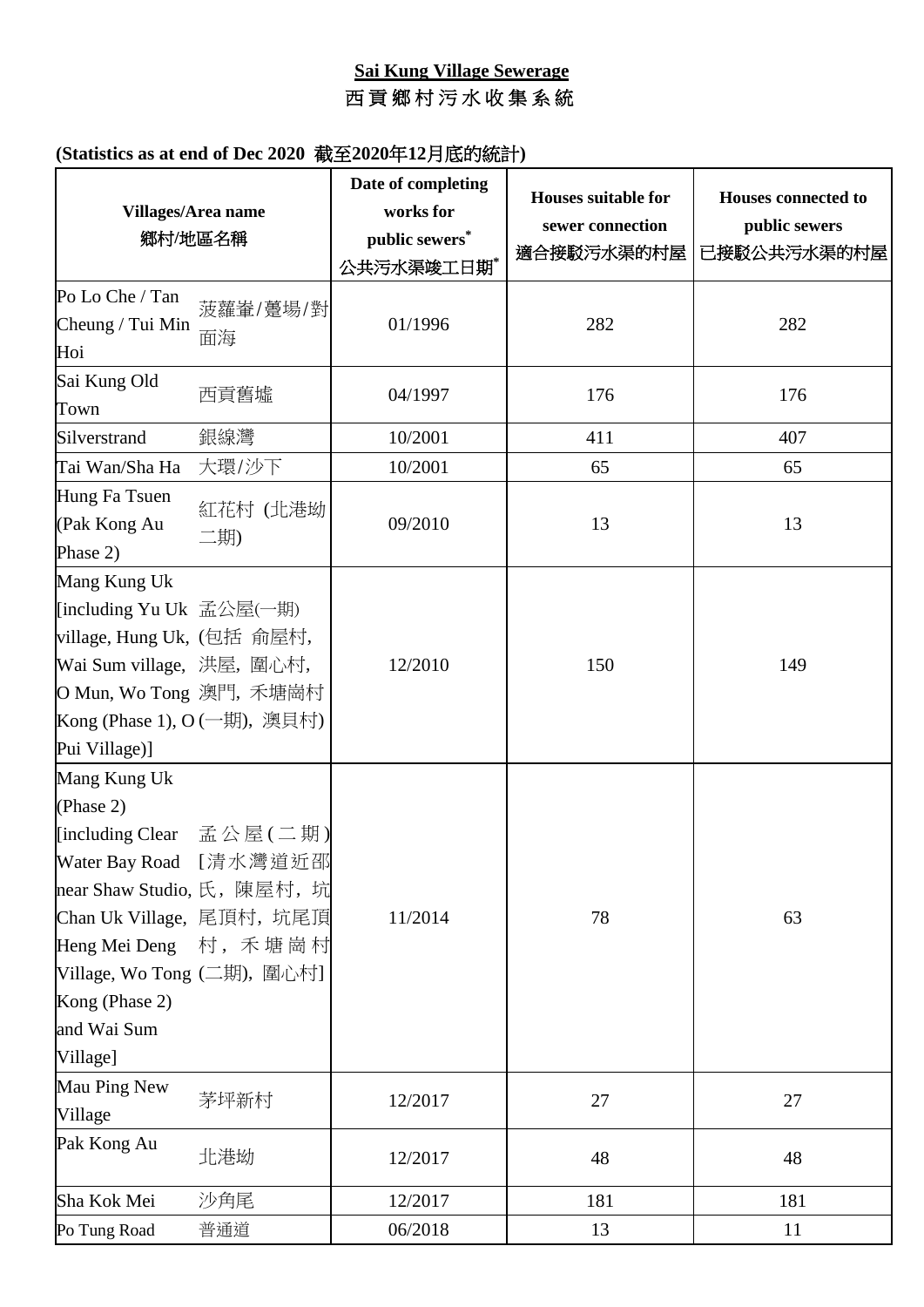| West<br>Sai  | Kung                                    |         |    |   |
|--------------|-----------------------------------------|---------|----|---|
| (including)  | Tai<br>西貢西(包括 大                         |         |    |   |
|              | Mong Tsai Road 網仔路,竹角路)                 | 08/2019 | 11 | 4 |
| Chuk<br>and  | Kok <sup>'</sup>                        |         |    |   |
| Road)        |                                         |         |    |   |
| Fei Ngo Shan |                                         |         |    |   |
|              | 飛鵝山 (包括 炭<br>(including Tan Shan 山, 龍窩) | 02/2020 | 30 | 3 |
| and Lung Wo) |                                         |         |    |   |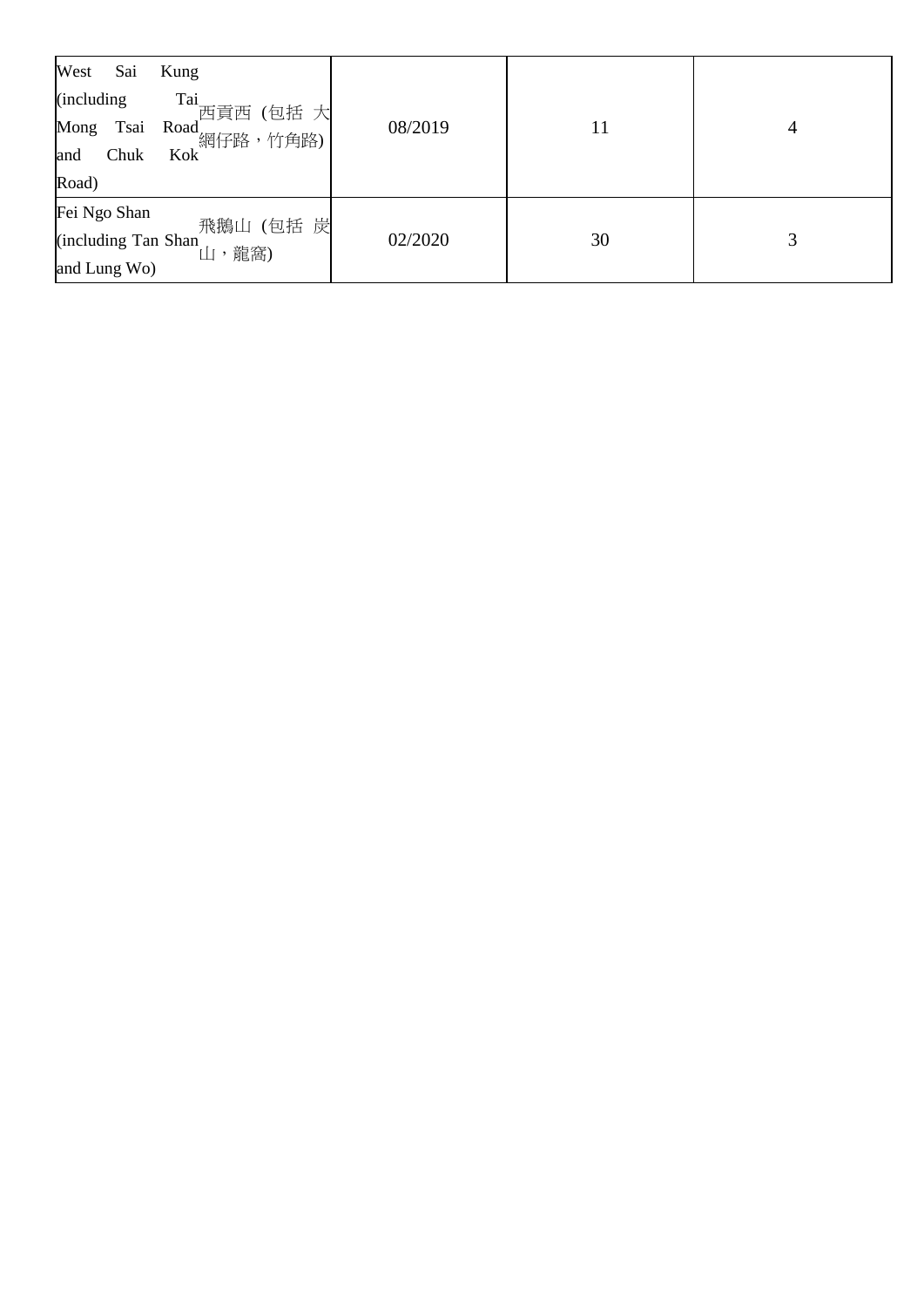## **Tsuen Wan Village Sewerage** 荃 灣 鄉 村 污 水 收 集 系 統

| Villages/Area name<br>鄉村/地區名稱                                                                                        | Date of completing<br>works for<br>public sewers*<br>公共污水渠竣工日期* | Houses suitable for<br>sewer connection<br>適合接駁污水渠的村屋 | <b>Houses connected to</b><br>public sewers<br>已接駁公共污水渠的村屋 |
|----------------------------------------------------------------------------------------------------------------------|-----------------------------------------------------------------|-------------------------------------------------------|------------------------------------------------------------|
| 排棉角村<br>Pai Min Kok<br>Village                                                                                       | 12/2009                                                         | 21                                                    | 21                                                         |
| Sham Tseng Kau 深井舊村<br>Tsuen                                                                                         | 12/2009                                                         | 17                                                    | 14                                                         |
| Sham Tseng Sun<br>Tsuen / Sham<br>深井新村/深井<br>Tseng Commercial商業新村<br>New Village                                     | 12/2009                                                         | 21                                                    | 19                                                         |
| <b>Sham Tseng</b><br>Village /Sham<br>深井村/深井東<br>Tseng East Village<br>村/深井西村<br>' Sham Tseng<br><b>West Village</b> | 12/2009                                                         | 40                                                    | 40                                                         |
| Ting Kau Village 汀九村                                                                                                 | 12/2009                                                         | 48                                                    | 48                                                         |
| Tsing Fai Tong<br>清快塘新村/舒<br>New Village / Shu<br>安台<br>On Terrace                                                   | 12/2009                                                         | 36                                                    | 36                                                         |
| 青龍頭村/青龍<br>Tsing Lung Tau<br>頭新村<br>Village /Tsing<br>Lung Tau New<br>Village                                        | 12/2009                                                         | 43                                                    | 43                                                         |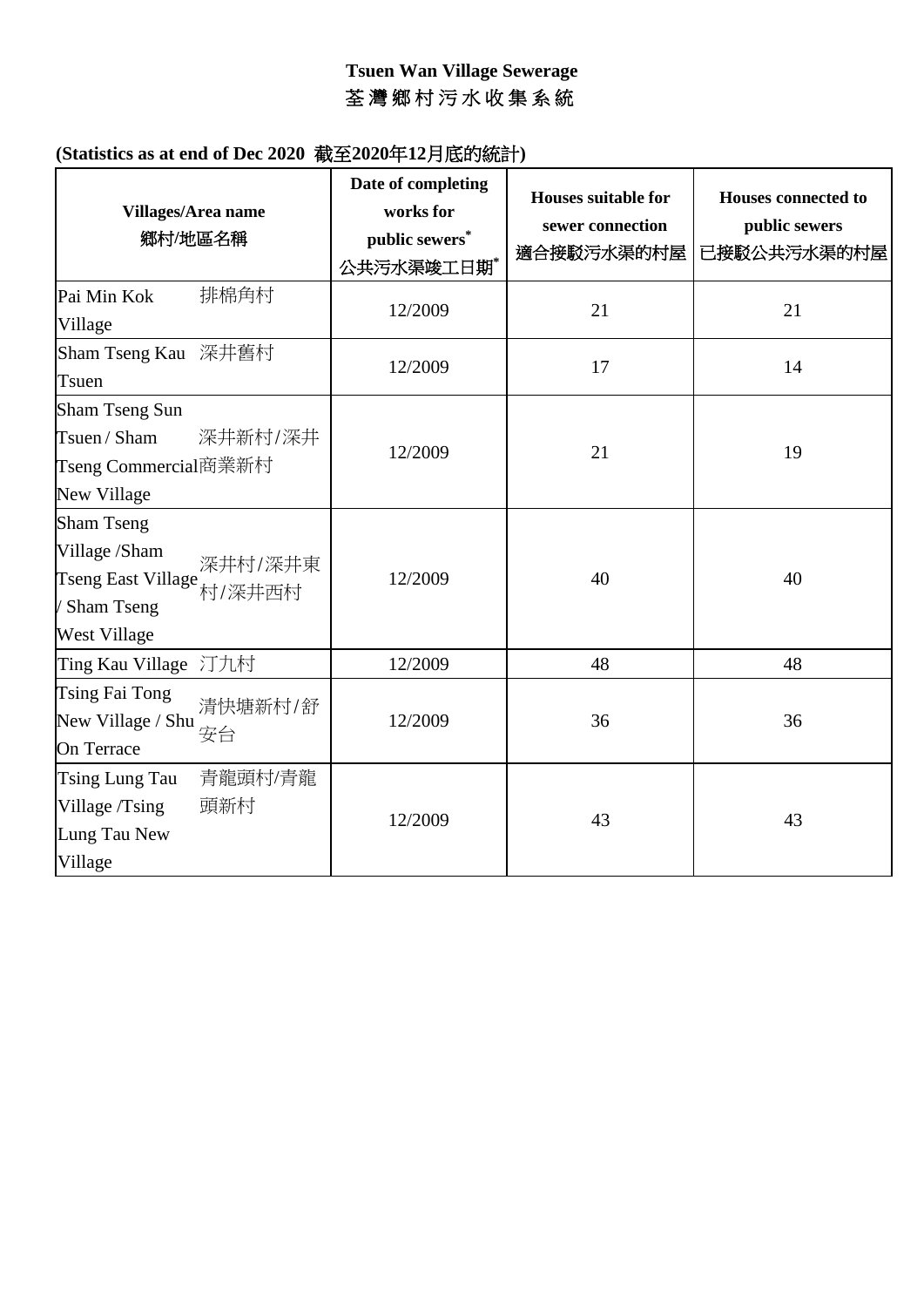#### **Islands Village Sewerage** 離 島 鄉 村 污 水 收 集 系 統

| <b>Villages/Area name</b><br>鄉村/地區名稱        | Date of completing<br>works for<br>public sewers*<br>公共污水渠竣工日期* | <b>Houses suitable for</b><br>sewer connection<br>適合接駁污水渠的村屋 | <b>Houses connected to</b><br>public sewers<br>已接駁公共污水渠的村屋 |
|---------------------------------------------|-----------------------------------------------------------------|--------------------------------------------------------------|------------------------------------------------------------|
| Sai Wan, Cheung 長洲西灣<br>Chau                | 1997                                                            | 220                                                          | 220                                                        |
| Cheung Chau Old<br>長洲舊墟<br>Town             | 05/2006                                                         | 689                                                          | 689                                                        |
| 坪洲<br>Peng Chau                             | 05/2006                                                         | 89                                                           | 87                                                         |
| 大澳<br>Tai O                                 | 2006                                                            | 77                                                           | 76                                                         |
| 昂坪<br>Ngong Ping                            | 03/2008                                                         | 53                                                           | 53                                                         |
| 梅窩<br>Mui Wo                                | 01/2011                                                         | 52                                                           | 52                                                         |
| Yung Shue Wan 格樹灣 (第1期)<br>(Phase 1)        | 07/2013                                                         | 299                                                          | 293                                                        |
| 索罟灣<br>Sok Kwu Wan                          | 12/2015                                                         | 106                                                          | 99                                                         |
| Lamma (Phase 2)南丫(第2期)<br>第1部分<br>Package 1 | 03/2019                                                         | 484                                                          | 386                                                        |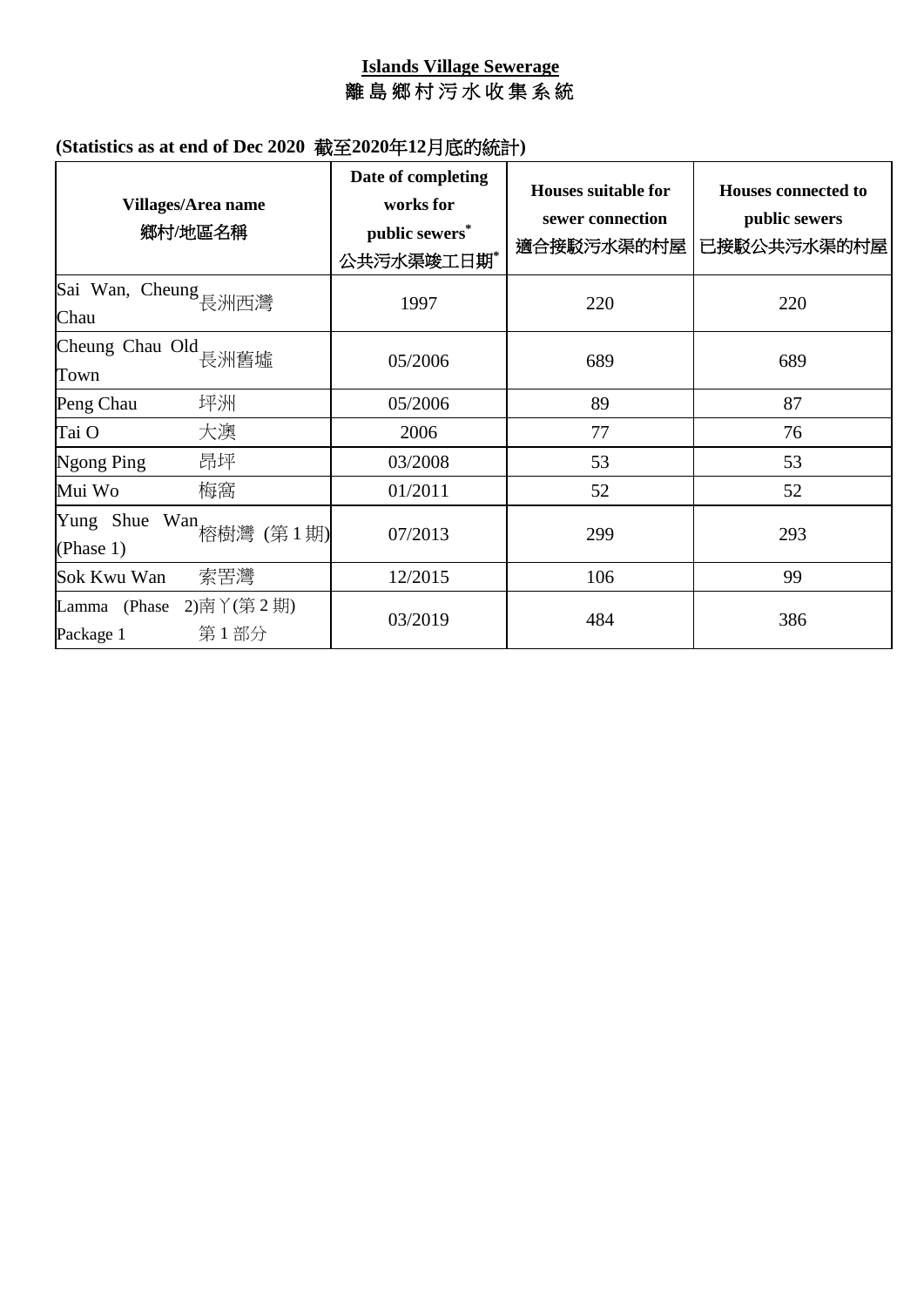## **North Village Sewerage** 北 區 鄉 村 污 水 收集系統

|                          | Villages/Area name<br>鄉村/地區名稱 | Date of completing<br>works for<br>public sewers*<br>公共污水渠竣工日期* | <b>Houses suitable for</b><br>sewer connection<br>適合接駁污水渠的村屋 | <b>Houses connected to</b><br>public sewers<br>已接駁公共污水渠的村屋 |
|--------------------------|-------------------------------|-----------------------------------------------------------------|--------------------------------------------------------------|------------------------------------------------------------|
| Fan Leng Lau             | 粉嶺樓                           | 01/2006                                                         | 68                                                           | 68                                                         |
| Kai Leng                 | 雞嶺                            | 01/2006                                                         | 22                                                           | 22                                                         |
| Ng Uk Tsuen              | 吳屋村                           | 01/2006                                                         | 20                                                           | 20                                                         |
| Tai Tau Leng             | 大頭嶺                           | 01/2006                                                         | 88                                                           | 86                                                         |
| <b>Tsung Pak Long</b>    | 松柏朗                           | 01/2006                                                         | 112                                                          | 97                                                         |
| Yin Kong                 | 燕崗                            | 01/2006                                                         | 51                                                           | 51                                                         |
| Chuk Yuen North 竹園北      |                               | 06/2007                                                         | 59                                                           | 58                                                         |
| Chuk Yuen South 竹園南      |                               | 06/2007                                                         | 17                                                           | 17                                                         |
| Ha Heung Yuen            | 下香園                           | 06/2007                                                         | 33                                                           | 33                                                         |
| Heung Yuen Wai           | 香園圍                           | 06/2007                                                         | 60                                                           | 60                                                         |
| Hung Leng                | 孔嶺                            | 06/2007                                                         | 71                                                           | 66                                                         |
| Leng Tsai                | 嶺仔                            | 06/2007                                                         | 64                                                           | 54                                                         |
| Kan Tau Wai              | 簡頭圍                           | 06/2007                                                         | 76                                                           | 75                                                         |
| Pak Hok Shan             | 白鶴山                           | 06/2007                                                         | 113                                                          | 95                                                         |
| Ping Che                 | 坪輋                            | 06/2007                                                         | 75                                                           | 72                                                         |
| Ping Yeung               | 坪洋                            | 06/2007                                                         | 224                                                          | 206                                                        |
| Ta Kwu Ling &<br>Kaw Liu | 打鼓嶺及較寮                        | 06/2007                                                         | 80                                                           | 72                                                         |
| Tai Po Tin               | 大埔田                           | 06/2007                                                         | 28                                                           | 27                                                         |
| Tai Tong Wu              | 大塘湖                           | 06/2007                                                         | 65                                                           | 53                                                         |
| Tong Fong                | 塘坊                            | 06/2007                                                         | 30                                                           | 29                                                         |
| Tsung Yuen Ha            | 松園下                           | 06/2007                                                         | 51                                                           | 49                                                         |
| Kan Lung Tsuen           | 覲龍村                           | 01/2011                                                         | 34                                                           | 33                                                         |
| Lo Wai                   | 老圍                            | 01/2011                                                         | 47                                                           | 47                                                         |
| Ma Mei Ha                | 馬尾下                           | 01/2011                                                         | 37                                                           | 37                                                         |
| Ma Mei Ha Leng<br>Tsui   | 馬尾下嶺咀                         | 01/2011                                                         | 26                                                           | 26                                                         |
| Ma Wat Wai               | 麻芴圍                           | 01/2011                                                         | 63                                                           | 61                                                         |
| San Uk Tsuen             | 新屋村                           | 01/2011                                                         | 69                                                           | 69                                                         |
| San Wai                  | 新圍                            | 01/2011                                                         | 52                                                           | 52                                                         |
| <b>Tsz Tong Tsuen</b>    | 祠堂村                           | 01/2011                                                         | 85                                                           | 85                                                         |
| Tung Kok Wai             | 東閣圍                           | 01/2011                                                         | 43                                                           | 41                                                         |
| Wing Ning Tsuen 永寧村      |                               | 01/2011                                                         | 80                                                           | 80                                                         |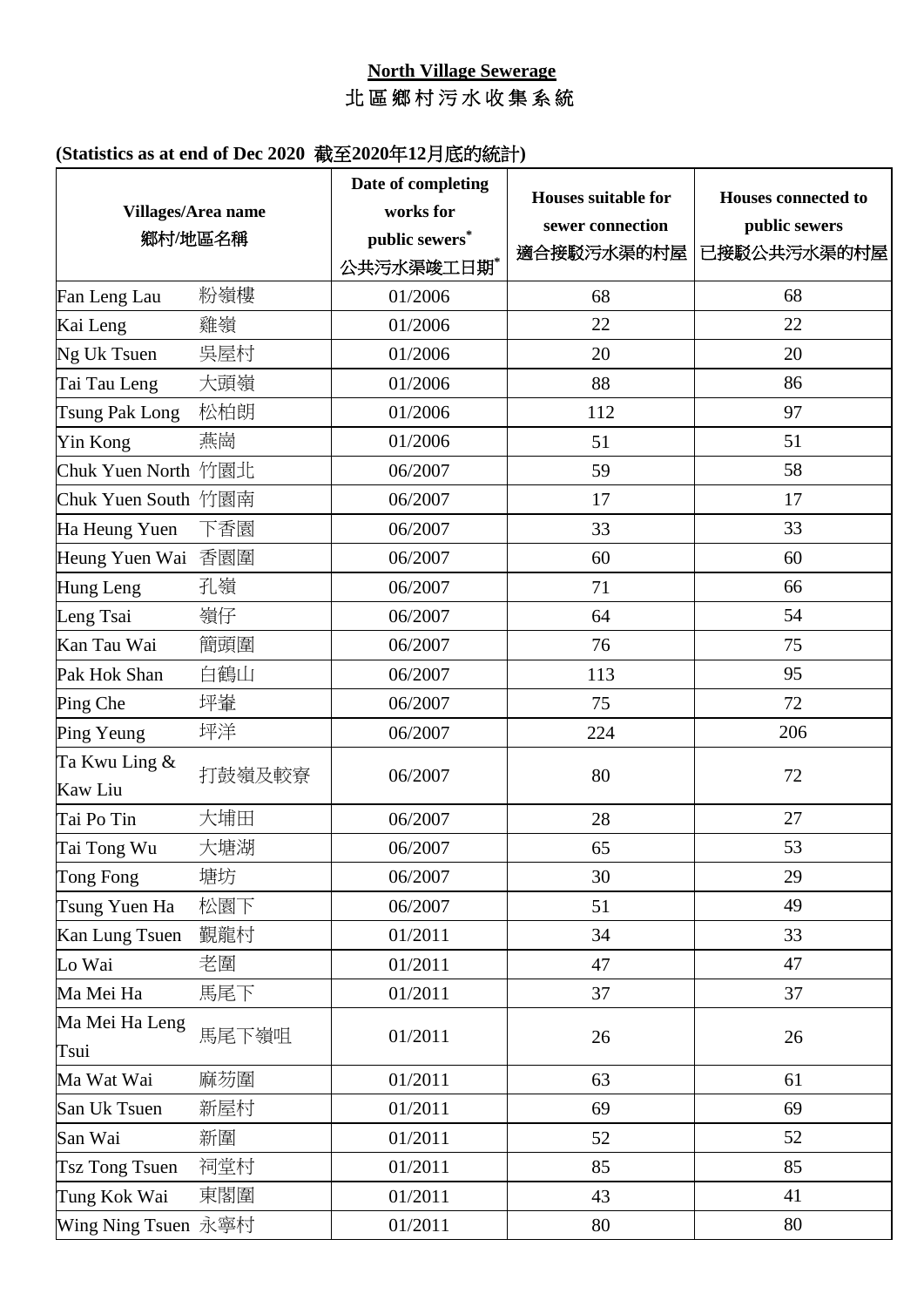| Wing Ning Wai     | 永寧圍     | 01/2011 | 85           | 85             |
|-------------------|---------|---------|--------------|----------------|
| Ha Tam Shui       | 下担水坑    | 08/2016 | 85           | 46             |
| Hang              |         |         |              |                |
| Nga Yiu Tau       | 瓦窰頭     | 08/2016 | 41           | 22             |
| San Tsuen         | 新村      | 08/2016 | 6            | 6              |
| Shan Tsui         | 山咀      | 08/2016 | 79           | 21             |
| Sheung Tam Shui   | 上担水坑    |         |              |                |
| Hang              |         | 08/2016 | 44           | 22             |
| Lin Ma Hang       | 蓮麻坑     | 12/2016 | $\mathbf{1}$ | $\mathbf{0}$   |
| Muk Min Tau       | 木棉頭     | 12/2016 | 15           | 12             |
| Tsiu Hang         | 蕉坑      | 12/2016 | 6            | 6              |
| Wu Shek Kok       | 烏石角     | 12/2016 | 13           | 13             |
| Yim Tso Ha        | 鹽灶下     | 12/2016 | 30           | 20             |
| Ping Kong         | 丙崗      | 06/2018 | 39           | 27             |
| Sha Tau Kok (Part |         |         |              |                |
| of Chung Ying     | 沙頭角(中英街 |         |              |                |
| Street and Che    | 及車坪街部分) | 01/2020 | 13           | $\overline{0}$ |
| Ping Street)      |         |         |              |                |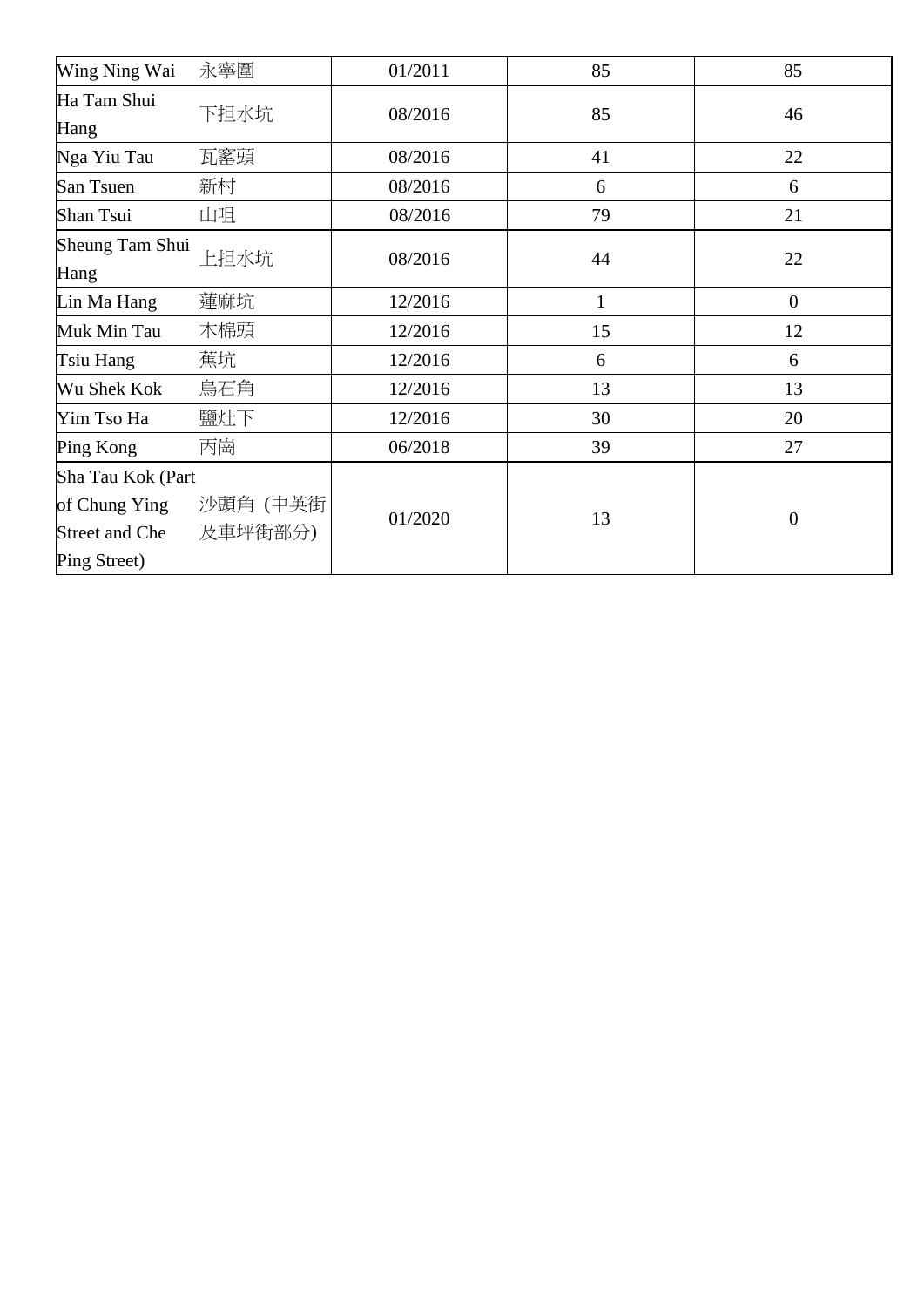## 元 朗及錦田鄉村污水收集系統

|                                    | Villages/Area name<br>鄉村/地區名稱 | Date of completing<br>works for<br>public sewers*<br>公共污水渠竣工日期* | Houses suitable for<br>sewer connection<br>適合接駁污水渠的村屋 | <b>Houses connected to</b><br>public sewers<br>已接駁公共污水渠的村屋 |
|------------------------------------|-------------------------------|-----------------------------------------------------------------|-------------------------------------------------------|------------------------------------------------------------|
| Tong Yan San<br>Tsuen              | 唐人新村                          | 03/2006                                                         | 18                                                    | 15                                                         |
| Chun Hing San<br>Tsuen             | 振興新村                          | 05/2010                                                         | 96                                                    | 96                                                         |
| Kwan Lok San<br>Tsuen              | 鈞樂新村                          | 05/2010                                                         | 148                                                   | 148                                                        |
| Chung Sam<br>Wai                   | 忠心圍                           | 10/2013                                                         | 33                                                    | 30                                                         |
| Fuk Hing Tsuen                     | 福慶村                           | 10/2013                                                         | 144                                                   | 142                                                        |
| Lam Uk Tsuen                       | 林屋村                           | 10/2013                                                         | 51                                                    | 51                                                         |
| Sai Tau Wai                        | 西頭圍                           | 10/2013                                                         | 41                                                    | 39                                                         |
| <b>Ting Fook Villas</b>            | 定福花園                          | 10/2013                                                         | 93                                                    | 93                                                         |
| Tung Tau Wai                       | 東頭圍                           | 10/2013                                                         | 132                                                   | 124                                                        |
| Tung Tau Wai San<br>東頭圍新村<br>Tsuen |                               | 10/2013                                                         | 73                                                    | 65                                                         |
| Yeung Uk Tsuen                     | 楊屋村                           | 10/2013                                                         | 129                                                   | 117                                                        |
| Yuk Yat Garden                     | 旭日花苑                          | 10/2013                                                         | 38                                                    | 38                                                         |
| Tsoi Uk Tsuen                      | 蔡屋村                           | 01/2017                                                         | 131                                                   | 44                                                         |
| Ying Lung Wai                      | 英龍圍                           | 01/2017                                                         | 73                                                    | 71                                                         |
| Tai Tong Tsuen                     | 大棠村                           | 07/2017                                                         | 122                                                   | 52                                                         |
| Sai Pin Wai                        | 西邊圍                           | 09/2017                                                         | 130                                                   | 65                                                         |
| Nam Pin Wai                        | 南邊圍                           | 11/2017                                                         | 230                                                   | 16                                                         |
| Sha Chau Lei<br>Tsuen, Ha Tsuen    | 沙洲里村,<br>廈村                   | 03/2018                                                         | 9                                                     | 8                                                          |